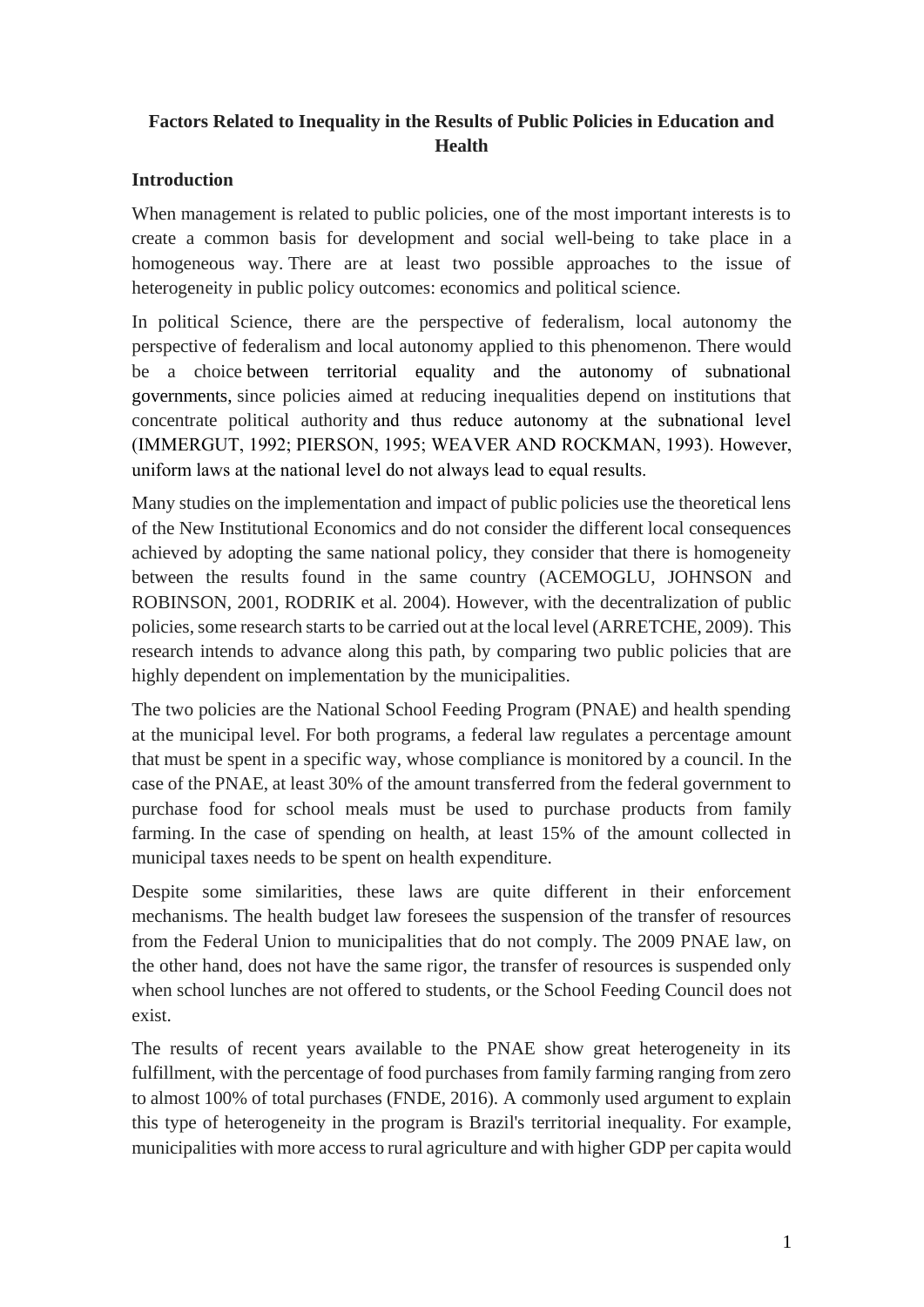be among those that comply with the PNAE law and such characteristics are distributed very unevenly across the country.

If the distribution of factors that characterize the local socioeconomic context is the main reason related to the diversity or homogeneity of the results of PNAE public policies, it is expected that the distribution of the performance of municipalities in relation to the health budget law is similar. In other words, municipalities that comply with one law would also comply with the other.

If the diversity of policy outcomes is not well explained by socio-economic and geographic context, the answer may be related to institutions. The argument of this research is that despite the local context being related to greater ease or difficulty in implementing a public policy, the establishment of institutions (federal laws) with different levels of rigidity would lead to results with also different homogeneities. Stricter laws would be more characterized by greater adherence and, therefore, homogeneity in compliance.

The objective of this research is to test whether the homogeneity in the results of a public policy is related to the rigidity of the general rule that institutes it. To achieve this objective, the quantitative technique of multiple regression was used, comparing the observations of secondary data on health and education.

## **Theoretical Reference**

## **Local inequalities for political science**

The main political science theories for local inequalities predict three possible outcomes for inequalities in public policy performance between different jurisdictions. One of the theories based on Wildavsky (1984) associates federalism with inequality, as there is autonomy on the part of municipalities or other types of federation unit, which allows them to disagree and generate heterogeneous results (ARRETCHE, 2009). For this argument to be present, it would be necessary to exist different laws within the scope of the municipalities, which does not occur in either of the two cases studied. According to both laws studied, education and health, the gross amounts spent on each policy by the municipalities varies, but the percentages determined by federal law are fixed at the country level. In other countries different types of federalism, such as the United States, this theory finds evidence.

A second theory also assumes that federalism leads to inequality, as the amounts transferred from the federal to the local level would go to the districts that managed to elect the most influential politicians, not necessarily the neediest ones, also because federalism can generate a dispute for citizens and companies that move to another city according to local incentives. In this case, there would be an interest in getting rid of the poorest and attracting individuals who would contribute more with taxes (ARRETCHE, 2009).

The third theoretical line predicts that federalism and local homogeneity can exist simultaneously, at the cost of losing the local autonomy of the districts or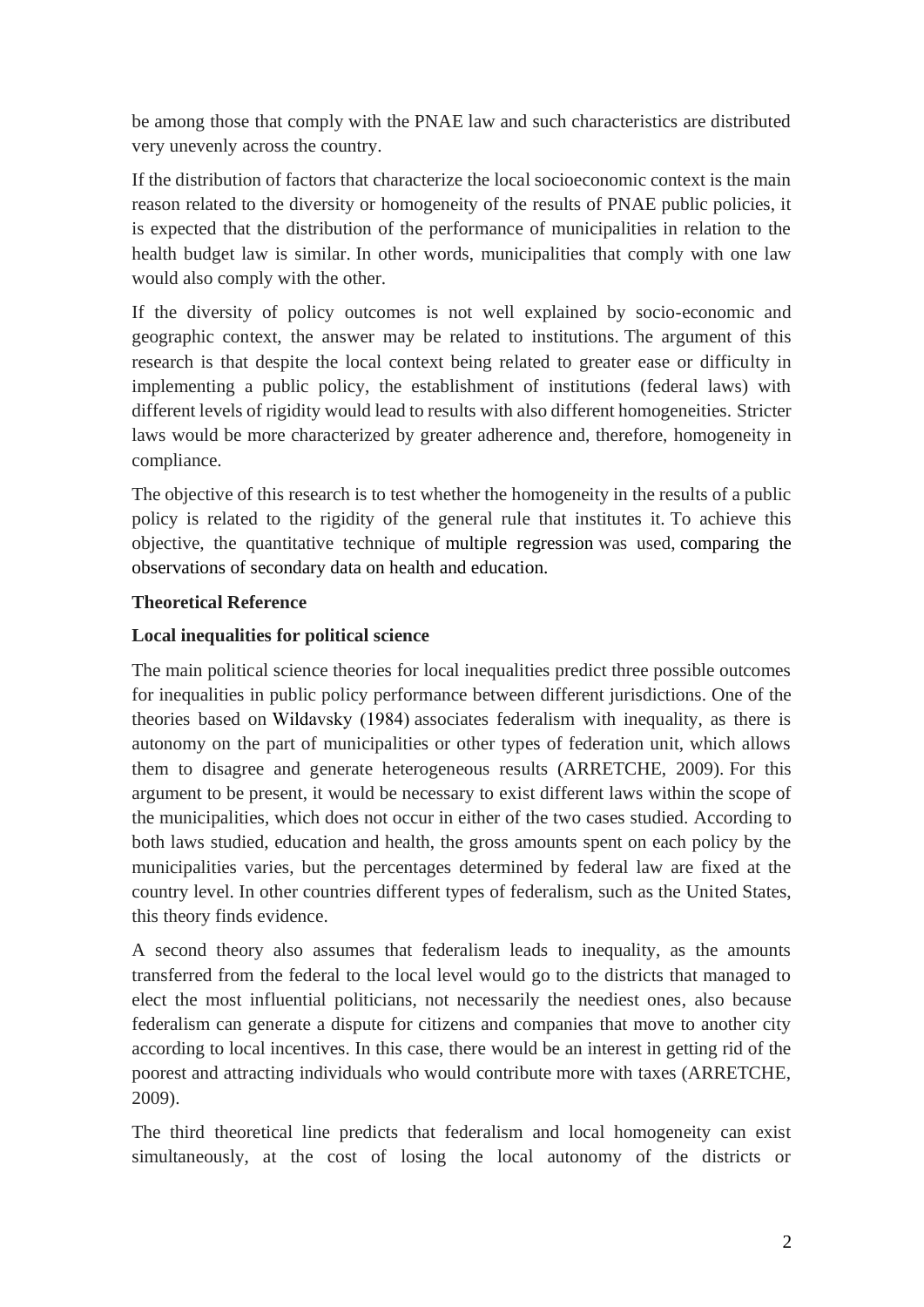municipalities. The laws that regulate the programs studied seem to have chosen centralization over the autonomy of municipalities.

Arretche (2009) studied the application of these theories in Brazil. After several analyzes that present the pattern of territorial inequality in the country, she concludes that another factor that influences the federal government's choice for centralization is the protection of citizens from local exploitative elites, who are not concerned with rights and quality improvement. of citizens' lives. According to the author, distrust of local elites is rooted in the country's history. Since the publication of the article in 2009, at least two laws that imply the centralization of public policies, those studied in this article, have been created.

### **Local inequalities from the perspective of the economy**

Decisions to centralize or decentralize take place in an institutional setting. Federal laws function as macro-institutions given their wide reach. The New Institutional Economy assumes that all organizational types would respond to macro-institutions in the same way. However, there are transaction costs that must be considered. They arise from the choices agents make when creating and selecting coordination mechanisms to implement a policy (BROUSSEAU and RAYNAUD, 2006). Therefore, the conditions of implementation and application of macro-institutions are fundamental to explain how these rules work at the organizational level (BROUSSEAU and RAYNAUD, 2006, MENARD, 2018).

It is possible that the different environment where macro-institutions are translated to the organizational level deal with different available resources (technological, human and physical) and this would be the reason for the diversity of results. However, even when a macro-institution specifies and limits the resources and conditions for carrying out an activity, there is no guarantee that there will be a standardized interpretation or that incentives and punishments will be felt in the same way by all organizations.

On the one hand, there is a literature based on the institutional approach of North (1990) that deals mainly with macro-institutions and development. Acemoglu and Robinson (2012), some of the most influential researchers in this approach, show the influence of macro-institutions on the economic and social development of countries. On the other hand, there is a literature based on Williamson's (1985) approach that deals with microinstitutions and organizations. Both approaches assume a direct interaction between general rules and the organizational level, leaving out the intermediary institutions in this process.

However, some experiences show that, for the same public policy (general rule), there may be different results achieved (MENARD, 2017) and this would be due to the layers between macro-institutions and organizations that have been ignored so far. Therefore, the lens used to understand the interaction between a general rule, which has a broad scope, and the organizational level at which transactions take place will be intermediate institutions or meso-institutions that are used throughout this text as synonyms. In the case of this research, the meso-institutions are the School Feeding Council and the Health Council.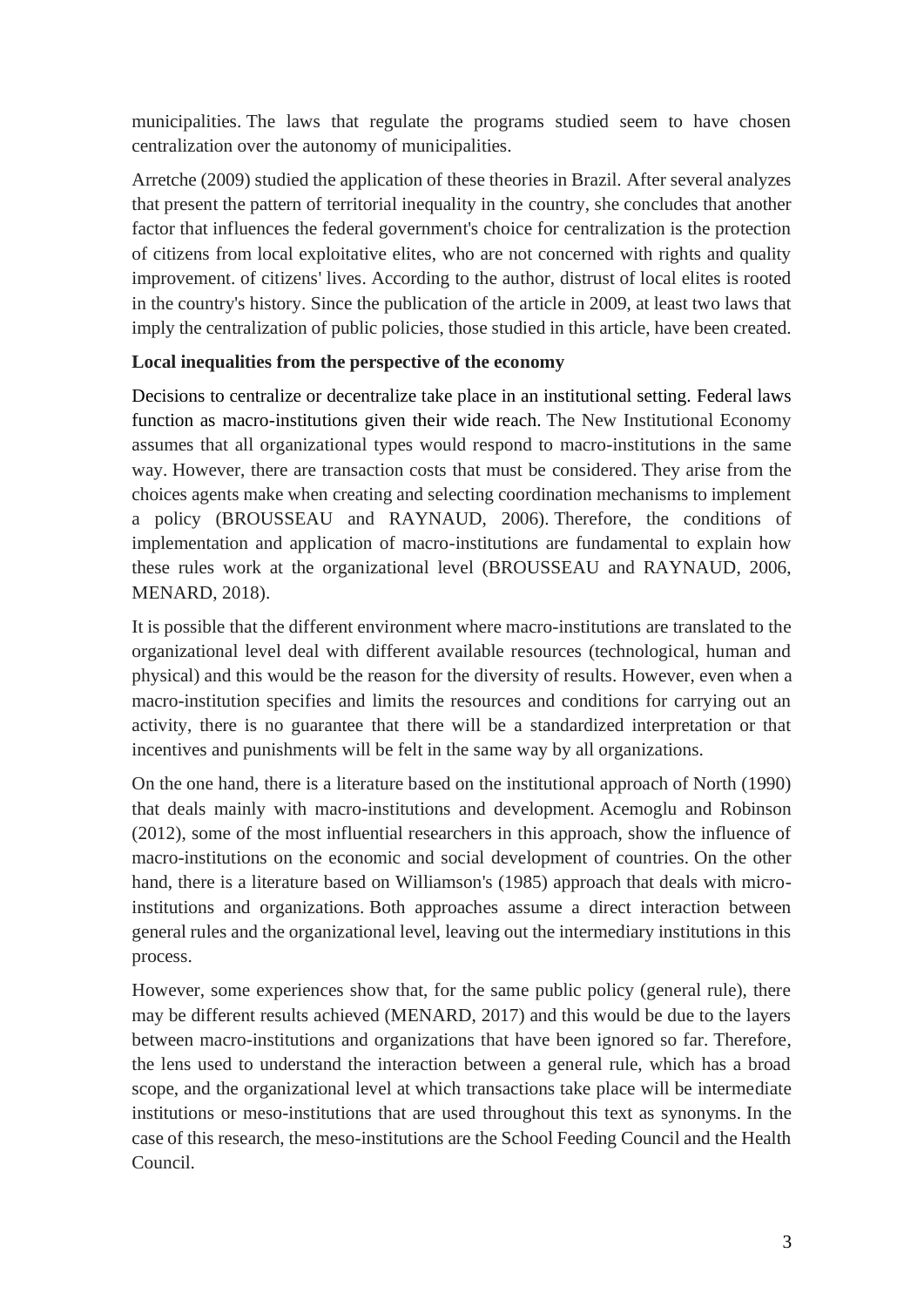**Figure 1 - Institutional Layers**

|              | <b>Macro-institutions</b><br>(General rules that establish rights and their allocation<br>modalities)              |
|--------------|--------------------------------------------------------------------------------------------------------------------|
| Institutions | Meso-institutions (Determine and impose specific rules<br>delimiting the environment of transaction possibilities) |
|              | <b>Micro-institutions</b><br>(Managing how transactions happen within the rules)                                   |

Source: Authors based on Menard, 2017

Meso-institutions are "arrangements through which rules and rights are interpreted and implemented" (MENARD, 2017, p. 2). They are necessary because in their absence it would be very difficult for individuals and organizations to be aware of, understand and implement the rules according to macro-institutions (SCHNAIDER and SAES, 2018).

The roles of meso-institutions are to translate and allocate, implement, monitor and encourage rules and rights (MENARD, 2018). The first role is seen when the necessary tools and entities are created for a general rule to be implemented. In the case of the school food purchase law and the health spending law, which are the research objects of this study, there was a need to install a consultative, deliberative, normative or supervisory council.

The second role (implementation) is observable when there are incentives and penalties to act according to the rule (MENARD, 2018). For example, in the food purchase law, if the executing unit, which is usually a municipality, does not buy 30% or more from family farmers and does not justify this failure, it runs the risk of not receiving financial resources transferred from the federal government. The role of monitoring and encouraging can be seen in the purchase of food at the school feeding council and when the executing unit informs how much it has purchased from small producers and needs to present documents.

# **Brazilian cases**

In Brazil there is a great territorial inequality. There is a large concentration of inhabitants in a small part of the territory, in the more densely populated regions, there is a lot of difference in income and economic activities between the capitals and neighboring municipalities used mainly as dormitories. And within state capitals, there is a lot of difference between neighborhoods and family units (ARRETCHE, 2009).

To minimize such territorial differences, the federal government imposes guidelines and limits for the autonomy of local governments, determining spending levels and standards for implementing public policies. Limiting the scope of decisions at local levels happens mainly for public policies that most benefit the poor, such as health and education. From this, a pattern is found: in public policies with more decision-making power of the federal government, there is more homogeneity of results in the comparison between municipalities (ARRETCHE, 2010).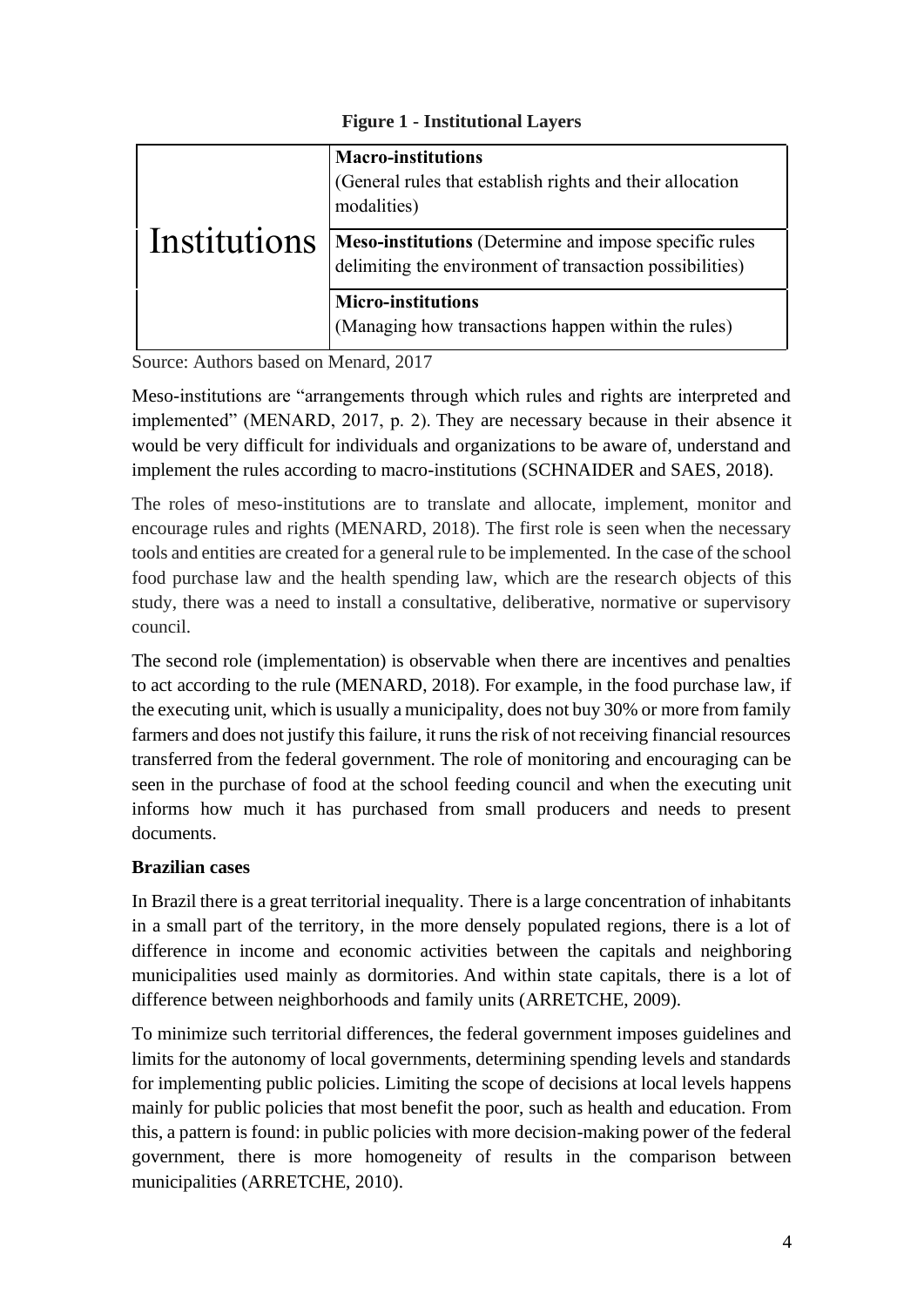Both public health and public education services mainly benefit the poorest. According to the Praetorian competition theory, prioritizing these services would not happen naturally, as competition between municipalities would generate an incentive to improve services that most benefit the rich and thus attract better taxpayers. But an important factor that controls part of the heterogeneity is the limitations that the federal government imposes on the autonomy of municipalities. It should be noticed that such policies are decentralized and implemented by the municipalities. The combination of these factors generates limited territorial inequality.

The purchase of food for school meals in Brazil is regulated by Law No. 11,947 of 2009. It states that at least 30% of the total money transferred from the federal government for the purchase of food for school meals in each municipality must be used to buy products from family farming<sup>11</sup>. Every year, the federal government records what percentage was purchased from family farming producers and the municipality that does not meet the minimum objective runs the risk of being penalized. However, such a penalty is rarely applied. There are justifications that municipalities can use for not complying with the law.

The different percentages achieved in the public policy expressed by the law may be due to different resources in the local context. However, if in a similar social and economic context, there is a heterogeneous result (that is, municipalities that show different percentages according to what the law determines), this may be due to intermediary institutions such as the school feeding council, contracts between different levels of government and others.

Health expenditures in Brazil are decentralized to the municipal level and regulated by a law that requires a minimum percentage of expenditure, as well as the law in the area of education studied. Firstly, the regulation began with Constitutional Amendment number 29 of 2000. It already provided for percentages of tax collection that should be used in health expenses and would come into effect over the following years.

Subsequently, according to Complementary Law number 141 of 2012, "The Municipalities and the Federal District shall apply annually in public health actions and services at least 15% (fifteen percent) of the tax collection" (Brasil, 2012). With the important observation that "Failure to comply with the provisions of this article will imply the suspension of voluntary transfers between entities of the Federation" (Brasil, 2012). This sets it up as a stricter law than buying food for school meals because it clearly presents the penalty for non-compliance.

### **Objectives and Assumptions**

The objective of the research is to investigate which are the factors related to inequality in the results of the same public policy.

Hypothesis 1: The heterogeneous results for the same general rule are directly related to the different rigidity of the sanctions of the general rule

Hypothesis 2: The different characteristics of meso-institutions are directly related to the rigidity of sanctions in the general rule.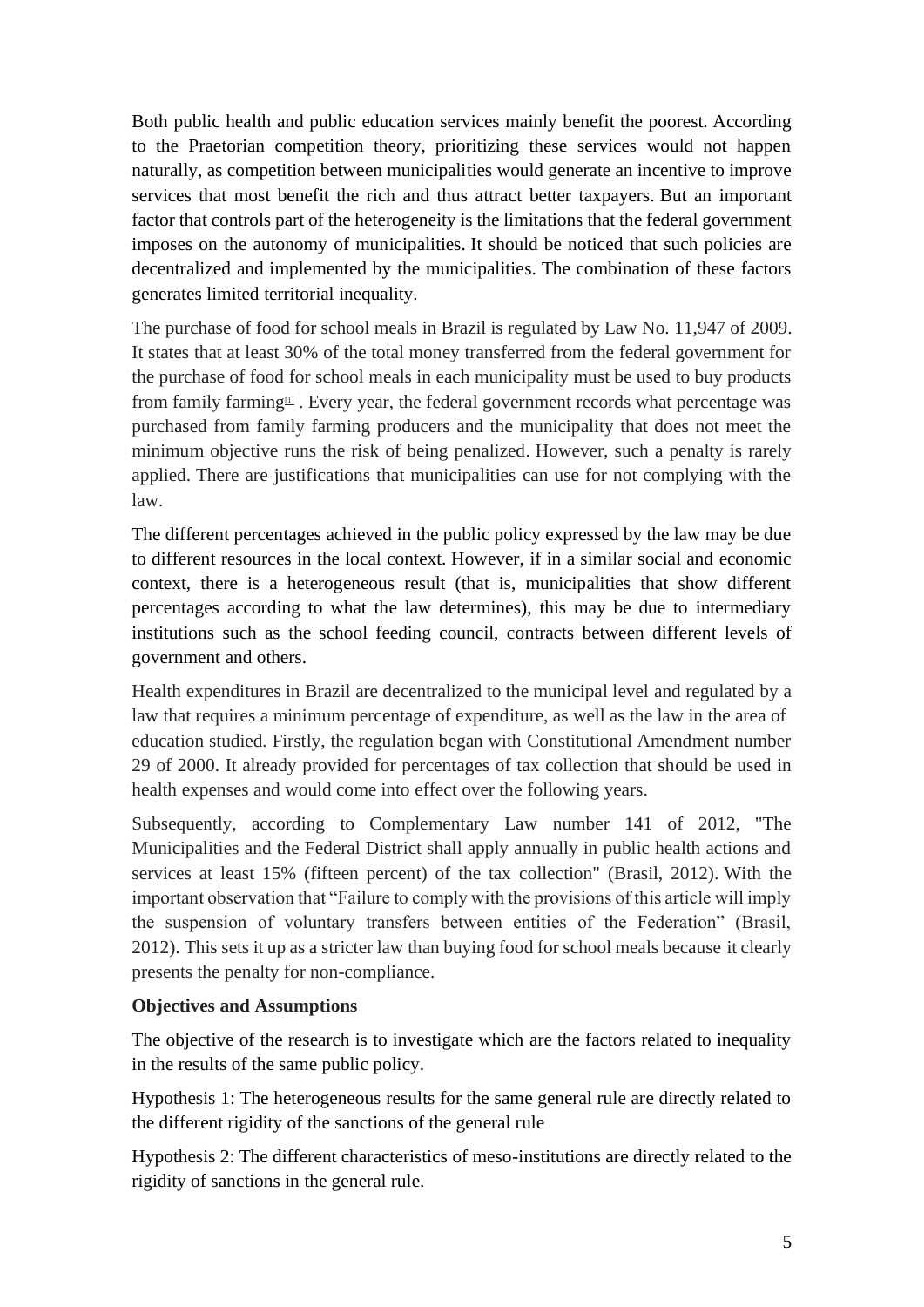Hypothesis 3: The heterogeneous results for the same general rule are directly related to different characteristics of the meso-institutions.

# **Methodology**

This research uses a quantitative approach. The first hypothesis is tested together with the others, so that if there is a difference between complying and not complying with the minimum expenditures defined by law in education compared to health and the purchase percentages are not related to councils, this hypothesis will be true.

To test hypothesis two, the characteristics of the councils will be compared between health and education. If there are differences between the characteristics of the school feeding council and the health council, it will be confirmed.

To test hypothesis three, the multiple regression technique will be used. The factors analyzed will be the socioeconomic characteristics of the municipalities, as well as the characteristics of the intermediary institutions, which are the characteristics of the school feeding council (SFC) and the health council (HC).

This is the model to be tested by the education regression and the health regression for this hypothesis:

# $y = \beta_0 + \beta_{1x1} + \beta_{2x2} + u$

Where:  $\beta_0$  is the constant parameter,  $\beta_{1x1}$  are the variables related to the existence and characteristics of the school feeding or health council,  $\beta_{2x2}$  are the characteristics of the economic, social and geographic context u emerge as the error term. Contextual features are not present in the design of the hypotheses but are used as a counterargument. If the percentages are related to the context and not the characteristics of the councils, this would be an argument against this hypothesis. If the percentages are related only to the council, this will be an argument in favor of this hypothesis.

The dependent variable for education is the average of the percentage of purchases of family farming products in the last three years available by FNDE, which are 2017, 2016 and 2015, in an interview with an expert, it was suggested to researchers to use more than one year as a base as the percentages vary greatly over time due to crop variations. The dependent variable for health is the percentage of health expenditures on total taxes collected by the municipality.

| <b>Name</b>                           | <b>Feature</b>                                                  | <b>Source</b>                                                                                |
|---------------------------------------|-----------------------------------------------------------------|----------------------------------------------------------------------------------------------|
| city code                             | string that identifies the<br>municipality                      | <b>IBGE</b>                                                                                  |
| Municipality's fiscal<br>independence | continuous that has<br>values between 0 and 100<br>(percentage) | <b>Public Health Service</b><br><b>Information System-SIOPS</b><br>2017 indicator 3.1 or 3.2 |

**Table 2 – Independent Variables for Multivariate Regressions**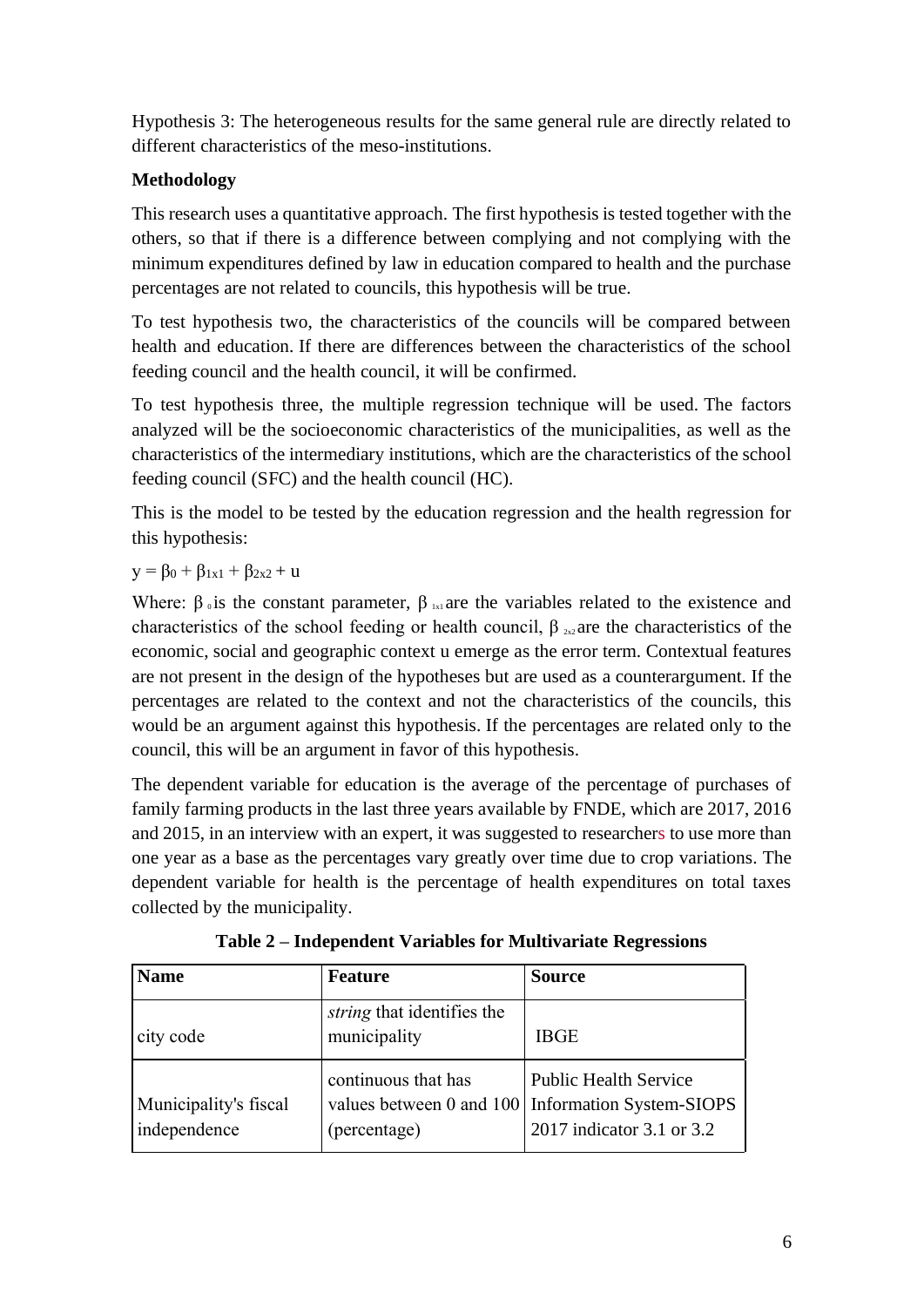| % rural family<br>establishments/total<br>rural establishments                         | continuous that has<br>values between 0 and 100<br>(percentage) | <b>IBGE</b> - Agricultural Census<br>2006 |
|----------------------------------------------------------------------------------------|-----------------------------------------------------------------|-------------------------------------------|
| % family farming<br>production/total<br>agricultural production                        | continuous that has<br>values between 0 and 100<br>(percentage) | IBGE - Census 2010                        |
| GDP/Capital (2015)                                                                     | continuous only positive<br>values                              | National treasure                         |
| Taxes/capita (2015)<br>(total taxes collected by<br>the municipality/capita)           | continuous only positive<br>values                              | National treasure                         |
| area of the municipality<br>in km <sup>2</sup> /capita                                 | continuous only positive<br>values                              | IBGE - Census 2010                        |
| % rural pop/total<br>population                                                        | continuous that has<br>values between 0 and 100<br>(percentage) | IBGE - Census 2010                        |
| Number of nutritionists<br>2015                                                        | Score                                                           | FNDE - Register of<br>nutritionists       |
| Average % acquisition<br>of family farming in<br>2017, 2016 and 2015                   | continuous that has<br>values between 0 and 100<br>(percentage) | FNDE - Family farming<br>acquisition data |
| Improved school meals                                                                  | binary<br>categorical (dummy)                                   | IBGE-MUNIC 2014                           |
| existence of the council                                                               | binary<br>categorical (dummy)                                   | IBGE-MUNIC 2014                           |
| Year of the creation of<br>the SFC law                                                 | interval, positive<br>numbers                                   | IBGE-MUNIC 2014                           |
| The Council follows<br>representative<br>proportion required by<br>lar or not (parity) | binary<br>categorical (dummy)                                   | IBGE-MUNIC 2014                           |
| Advisory character of<br><b>SFC</b>                                                    | binary<br>categorical (dummy)                                   | IBGE-MUNIC 2014                           |
| Deliberative character<br>of SFC                                                       | binary<br>categorical (dummy)                                   | IBGE-MUNIC 2014                           |
| Normative character of<br><b>SFC</b>                                                   | binary<br>categorical (dummy)                                   | IBGE-MUNIC 2014                           |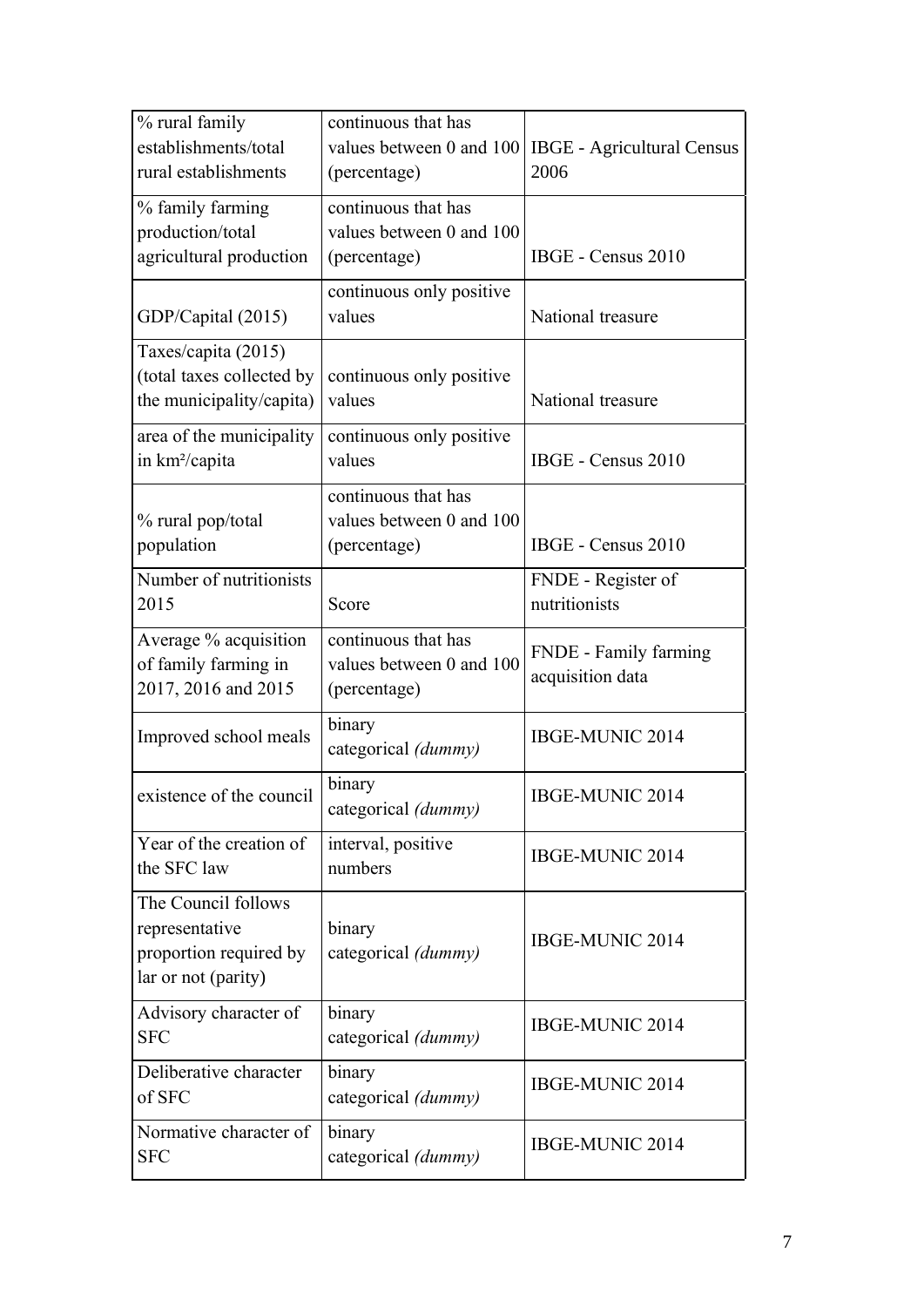| Supervisory character   binary<br>of the SFC | categorical (dummy) | IBGE-MUNIC 2014 |
|----------------------------------------------|---------------------|-----------------|
|                                              |                     |                 |

**Source:** survey data

#### **Results**

When analyzing the statistics described for the dependent variable of education and health, that is, the average percentage of purchases of family farming products in the last three years available and the percentage of health expenditures on municipal tax collection, we notice that health policy has a much higher rate of adherence than education. And health is less heterogeneous than education, as its percentage range and standard deviation are smaller.

The percentage targets set by law for health and education are different. For education, at least 30% of the amount transferred by the federal government to purchase food for school lunches must be used to purchase food from family farming. And for health, at least 15% of the amount that the municipality collects in taxes must be spent on health. Thus, for education, the average and median values do not reach the target, with health the opposite happens, with even the lowest quartile meeting the target with ease.

|                                   | % Education | % Health |
|-----------------------------------|-------------|----------|
| number of observations            | 5565        | 5568     |
| Average                           | 27.3904     | 22,82569 |
| standard deviation                | 18.29       | 4,987    |
| $\overline{\text{minimum}}$ value | 0           | 10       |
| maximum value                     | 99,749      | 46       |
| first quartile                    | 14.94       | 18.88    |
| median                            | 27.4        | 22.2     |
| third quartile                    | 37.66       | 26.12    |

**Table 1 - Comparison between percentage variables of health and education**

**Source:** survey data

In the following analysis, the same data is used, but not as percentages, but as *dummy* variables, that is, we do not use the information on which percentage value the municipality achieved, only the information whether this value was greater than or equal to the target or not.

Only 52 municipalities or one centtenth of the total did not comply with the health law. In this case, the standard deviation of health is more than ten times smaller than that of education, which reiterates the homogeneity of one case compared to another.

### **Table 2 - Comparison between health and education** *dummy* **variables**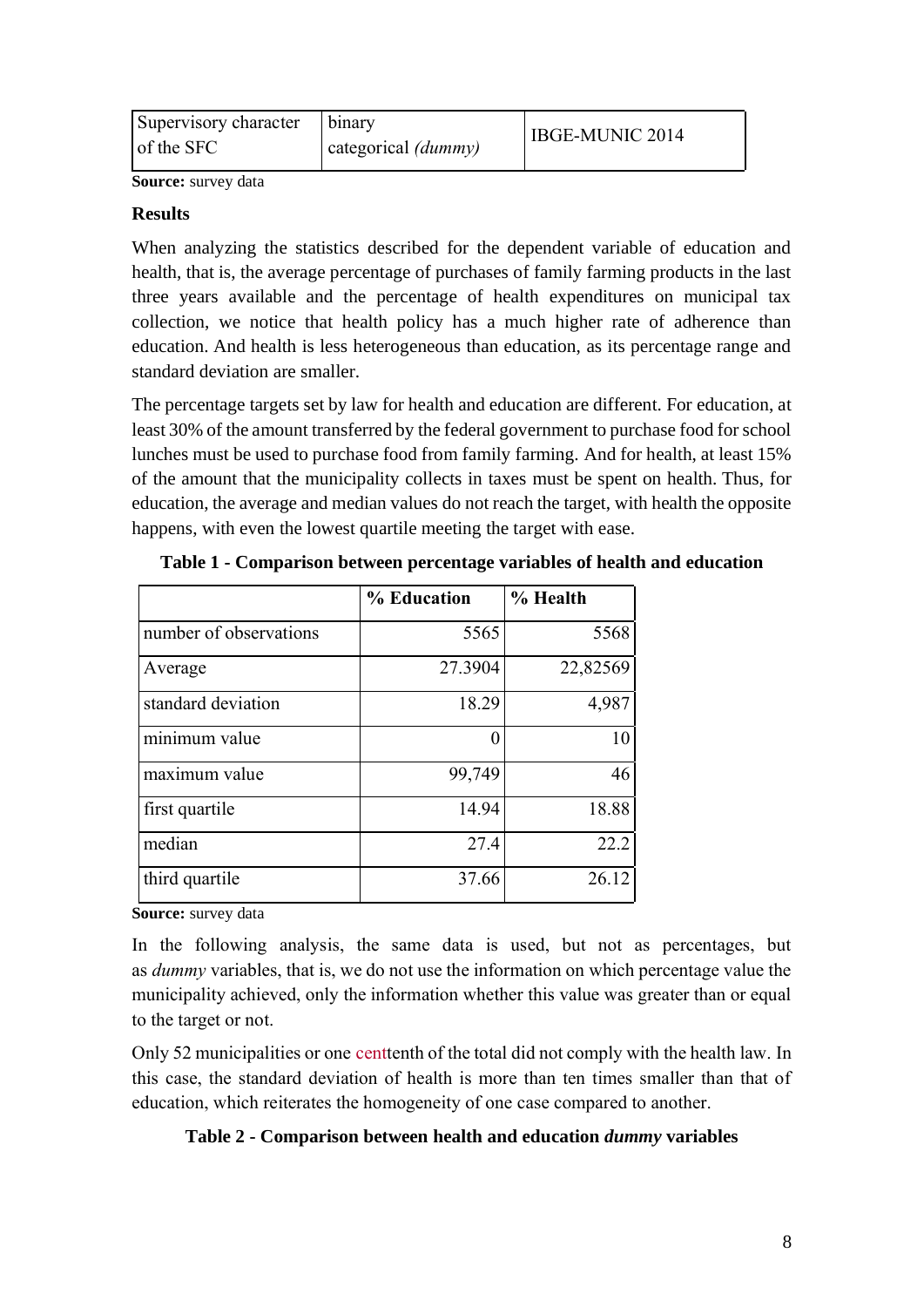| Feature                                          | dummy education dummy health |           |
|--------------------------------------------------|------------------------------|-----------|
| number of observations                           | 5570                         | 5570      |
| average                                          | 0.44                         | 0.998     |
| standard deviation                               | 0.49                         | 0.04      |
| municipalities that reach the<br>goal            | 2460                         | 5518      |
| municipalities that do not reach<br>the target   | 3110                         | 52        |
| % municipalities that reach the<br>target        | 44.17%                       | 99.066%   |
| % municipalities that do not<br>reach the target | 55.83%                       | $0.934\%$ |

**Source:** survey data

To analyze the second hypothesis, we compare the characteristics of the councils informed to IBGE at the time of the MUNIC 2014 survey, which collected this data. Only the existence or not and the characteristic of parity present great differences when comparing education with health. Parity indicates that participating council members, who are representatives of some class, follow the proportion recommended by law.

Thus, hypothesis 2, that the different characteristics of meso-institutions are directly related to the rigidity of sanctions in the general rule, is partially accepted.

|                           | Health |         | education          |                  |                           |      |         |                    |                  |
|---------------------------|--------|---------|--------------------|------------------|---------------------------|------|---------|--------------------|------------------|
| exist. advice             | Yes    | not     | uninformed refusal |                  | exist. advice Yes         |      | not     | uninformed refusal |                  |
| exist. advice             | 5556   | 11      | two                | 1                | exist. advice             | 5433 | 133     | 13                 |                  |
| older                     | 1941   | average | 1995               |                  | older                     | 1947 | average | 2000               |                  |
|                           | Yes    | not     | uninformed         | refuse<br>$or -$ |                           | Yes  | not     | uninformed         | refuse<br>$or -$ |
| parity                    | 5429   | 125     | $\overline{4}$     | 12               | parity                    | 4941 | 491     | $\overline{4}$     | 134              |
| Advisory<br>Character     | 3302   | 2253    | 3                  | 12               | Advisory<br>Character     | 3542 | 1890    | 4                  | 134              |
| Deliberative<br>Character | 5006   | 549     | 3                  | 12               | Deliberative<br>Character | 3926 | 1506    | 4                  | 134              |
| Normative<br>Character    | 2586   | 2969    | 3                  | 12               | Normative<br>Character    | 2072 | 3360    | 4                  | 134              |

**Table 3 - Comparison between characteristics of the health and education council**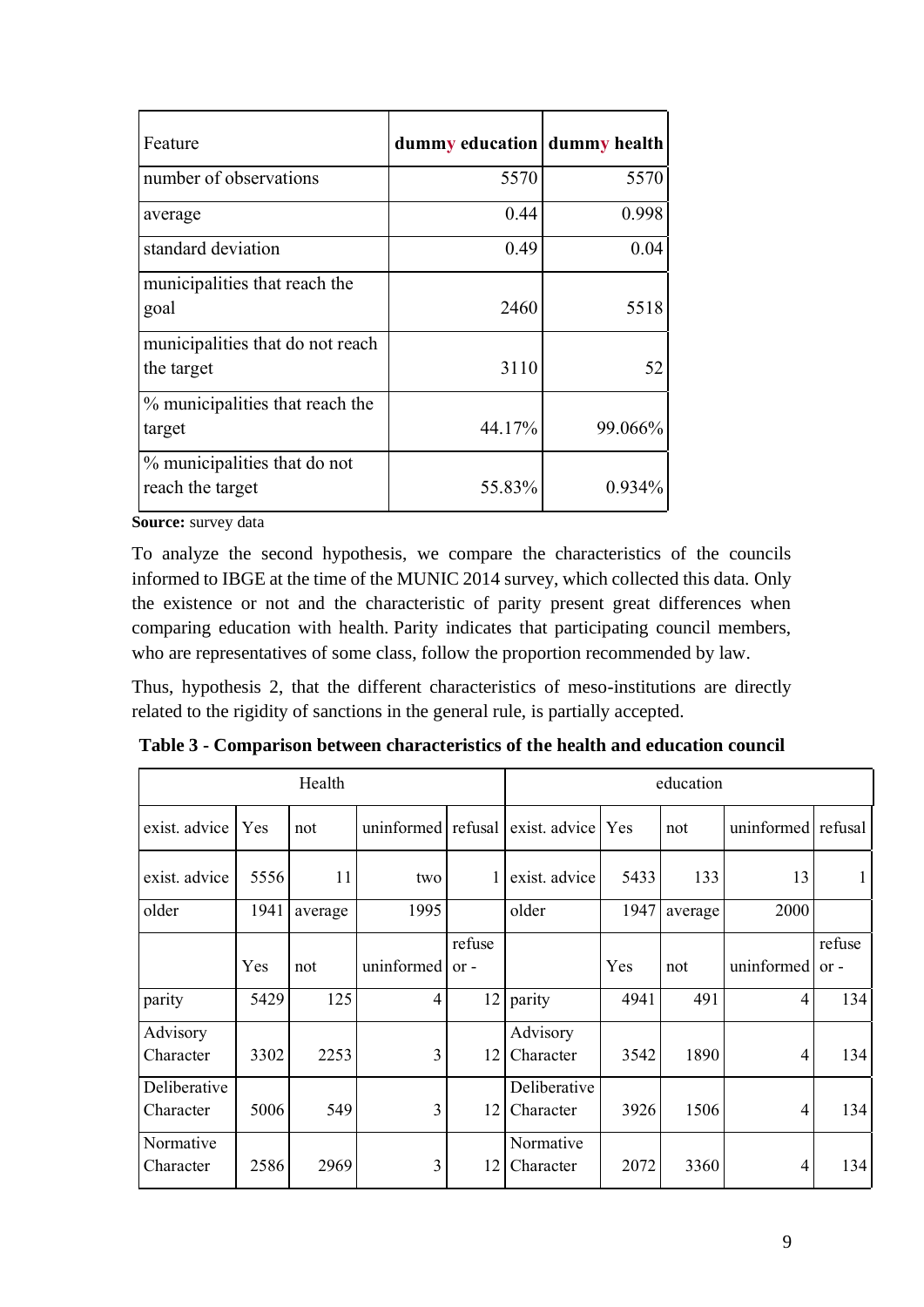| Supervisory |      |      |                         | Supervisory |      |     |     |
|-------------|------|------|-------------------------|-------------|------|-----|-----|
| Character   | 4325 | 1230 | $\sim$<br>$\sim$ $\sim$ | `haracter   | 4825 | 607 | 121 |

**Source:** survey data

For hypothesis 3, regressions were also carried out in which the dependent variables are percentages of expenditure for health and education policies.

For the regression with education data, some variables were significant, which indicates that there is a relationship between it and the dependent variable. None of them concerns the characteristics of the council, or the meso-institutions, all of them portray the socioeconomic context in which the municipality is inserted.

The variable percentage of family farming production/total agricultural production is significant and positive. This indicates that access to family farming food production is important for the rule to be met. This production is usually subject to climate and crop variations, it is possibly not homogeneous throughout the Brazilian territory and over time.

In the case of education, hypothesis 3 is not confirmed. The heterogeneity shown in the expenses of this policy seems to be the result of the diverse socio-environmental context in which different municipalities in Brazil find themselves.

**Figure 4 - Regression of the percentage of the average purchase of food from family farming**

| Source                        | SS                   | df   | MS          |            | Number of $obs =$<br>$F(24, 5092) =$ |          | 5117<br>30.07        |              |
|-------------------------------|----------------------|------|-------------|------------|--------------------------------------|----------|----------------------|--------------|
| Model                         | 21.2019228           | 24   | .883413451  |            | Prob > F                             | $\equiv$ | 0.0000               |              |
| Residual                      | 149.614158           | 5092 | .029382199  |            | R-squared                            | ٠        | 0.1241               |              |
|                               |                      |      |             |            | Adj $R$ -squared =                   |          | 0.1200               |              |
| Total                         | 170.816081           | 5116 | .033388601  |            | Root MSE                             | ≕        | .17141               |              |
|                               | Mediaaquisioagrfam   |      | Coef.       | Std. Err.  | t                                    | P >  t   | [95% Conf. Interval] |              |
| Melhoriadaalimentaoescolar    |                      |      | .0213205    | .0107767   | 1.98                                 | 0.048    | .0001935             | .0424475     |
| Conselhodealimentaoescolar    |                      |      | 0           | (omitted)  |                                      |          |                      |              |
|                               | AnodaleidecriaodoCAE |      | .0002803    | .0004333   | 0.65                                 | 0.518    | $-.0005691$          | .0011297     |
|                               | CarterConsultivo     |      | $-.0046258$ | .0055743   | $-0.83$                              | 0.407    | $-.0155539$          | .0063022     |
|                               | CarterDeliberativo   |      | .0007066    | .0056256   | 0.13                                 | 0.900    | $-.010322$           | .0117352     |
|                               | CarterNormativo      |      | $-.0027783$ | .0056583   | $-0.49$                              | 0.623    | $-.0138711$          | .0083144     |
|                               | CarterFiscalizador   |      | $-.0056753$ | .0077557   | $-0.73$                              | 0.464    | $-.0208798$          | .0095292     |
| Ouantidadedereuniesnosltimo   |                      |      | $-.0003057$ | .0005131   | $-0.60$                              | 0.551    | $-.0013117$          | .0007002     |
| Leiorgnicadefineopercentual   |                      |      | .0041213    | .0066587   | 0.62                                 | 0.536    | $-.0089326$          | .0171752     |
| estabelecimentosruraisfamilia |                      |      | .215518     | .0191915   | 11.23                                | 0.000    | .1778943             | .2531417     |
| produoagriculturafamiliar     |                      |      | .038657     | .0075784   | 5.10                                 | 0.000    | .0238001             | .0535139     |
|                               | ind fin mun          |      | $-.002965$  | .0002725   | $-10.88$                             | 0.000    | $-.0034992$          | $-0024308$   |
|                               | pop2017              |      | $3.52e-08$  | $7.27e-08$ | 0.48                                 | 0.628    | $-1.07e-07$          | 1.78e-07     |
|                               | PIBCapita2015        |      | $1.25e-06$  | $1.70e-07$ | 7.34                                 | 0.000    | $9.17e-07$           | 1.58e-06     |
|                               | Impostoscapita2015   |      | $-2.21e-06$ | $1.14e-06$ | $-1.93$                              | 0.053    | $-4.45e-06$          | $3.24e - 08$ |
| readomunicpioemkmcapita       |                      |      | $-.0859777$ | .0087321   | $-9.85$                              | 0.000    | $-.1030963$          | $-.0688591$  |
|                               | poprural             |      | .0746631    | .014131    | 5.28                                 | 0.000    | .0469602             | .102366      |
| gntdenutricionistas2015       |                      |      | .0010537    | .0015979   | 0.66                                 | 0.510    | $-.002079$           | .0041863     |
|                               | nutricionistasescola |      | .0678281    | .0163973   | 4.14                                 | 0.000    | .0356824             | .0999739     |
|                               | escolasatendidas2016 |      | $-.0005316$ | .0001406   | $-3.78$                              | 0.000    | $-.0008072$          | $-.0002559$  |
|                               | alunosatendidos2016  |      | $6.49e-07$  | $5.37e-07$ | 1.21                                 | 0.227    | $-4.03e-07$          | $1.70e - 06$ |
| Recursosrepassados2016        |                      |      | $-1.31e-09$ | $1.10e-09$ | $-1.19$                              | 0.233    | $-3.47e-09$          | $8.43e-10$   |
|                               | caeparitario         |      | $-.0075393$ | .0085145   | $-0.89$                              | 0.376    | $-.0242314$          | .0091528     |
|                               | gestrecresorggestedc |      | .034705     | .0055044   | 6.30                                 | 0.000    | .0239139             | .0454961     |
|                               | gestrecresgabpref    |      | 0           | (omitted)  |                                      |          |                      |              |
|                               | gestrecresout        |      | .0116673    | .0073785   | 1.58                                 | 0.114    | $-.0027976$          | .0261323     |
|                               | $_{\rm -cons}$       |      | $-.2947596$ | .8670519   | $-0.34$                              | 0.734    | $-1.994554$          | 1.405035     |

**Source:** survey data from Stata software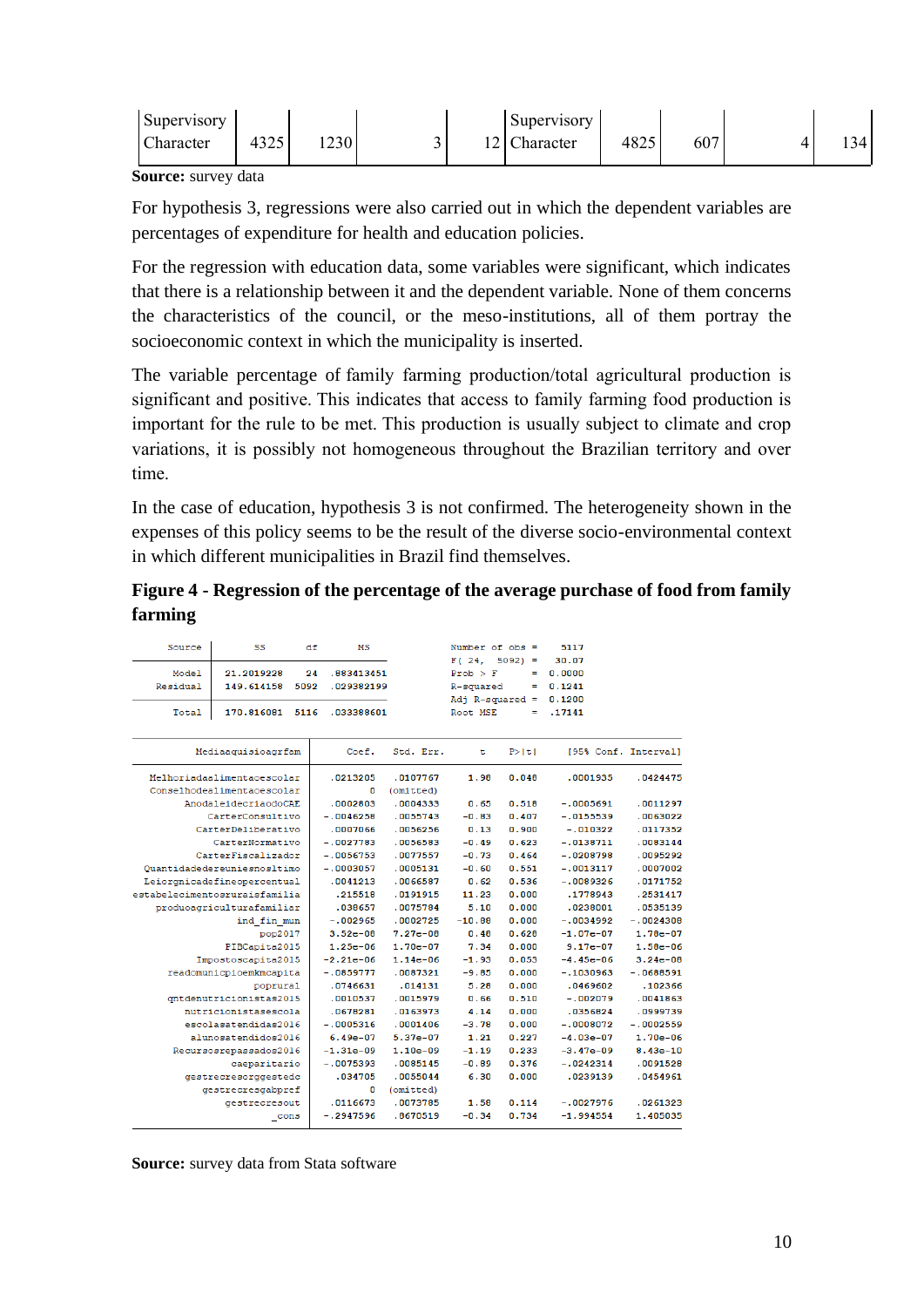Also for hypothesis 3, data from the health policy were tested. Again, some were significant. One of them refers to a characteristic of the council, more specifically the fact that the council is an oversight. However, the fact that the coefficient is negative is noteworthy. As it is a predictive technique, this indicates that the fact that the council is an inspector would hinder the use of municipal tax resources in health expenses, keeping the other variables constant for similar samples. This counter-intuitive result may be due to some bias and suggests the need for further analysis to better understand it. Health data analyzes are not conclusive for hypothesis 3.

| Source                  | SS                       | df          | МS                       |          | Number of $obs =$                                                  |               | 5502                                |                      |
|-------------------------|--------------------------|-------------|--------------------------|----------|--------------------------------------------------------------------|---------------|-------------------------------------|----------------------|
| Model<br>Residual       | 16171.7801<br>120579.412 | 13<br>5488  | 1243.98309<br>21.9714672 |          | $F(13, 5488) =$<br>$Prob$ > $F$<br>R-squared<br>Adj $R$ -squared = | -<br><b>=</b> | 56.62<br>0.0000<br>0.1183<br>0.1162 |                      |
| Total                   | 136751.192               | 5501        | 24.8593332               |          | Root MSE                                                           |               | $= 4.6874$                          |                      |
| per rec desp saude      |                          | Coef.       | Std. Err.                | τ        | P >  t                                                             |               |                                     | [95% Conf. Interval] |
|                         | ind fin mun              | $-.0860074$ | .0069886                 | $-12.31$ | 0.000                                                              |               | $-.0997078$                         | $-.072307$           |
|                         | pop2017                  | $-1.03e-06$ | $3.05e-07$               | $-3.37$  | 0.001                                                              |               | $-1.63e-06$                         | $-4.30e-07$          |
|                         | PIBCapita2015            | $5.48e-06$  | $4.29e - 06$             | 1.28     | 0.201                                                              |               | $-2.92e-06$                         | .0000139             |
| Impostoscapita2015      |                          | $-.0000294$ | .0000286                 | $-1.03$  | 0.303                                                              |               | $-.0000855$                         | .0000266             |
| readomunicpioemkmcapita |                          | $-1.196685$ | .2257313                 | $-5.30$  | 0.000                                                              |               | $-1.639208$                         | $-.7541627$          |
|                         | poprural                 | $-4.409294$ | .3288944                 | $-13.41$ | 0.000                                                              |               | $-5.054057$                         | $-3.764531$          |
|                         | csAno                    | $-.0018004$ | .0093008                 | $-0.19$  | 0.847                                                              |               | $-.0200336$                         | .0164328             |
|                         | CSConsultivo             | .0381245    | .1553646                 | 0.25     | 0.806                                                              |               | $-.2664516$                         | .3427006             |
|                         | CSDeliberativo           | $-.1748363$ | .2154811                 | $-0.81$  | 0.417                                                              |               | $-.5972647$                         | .247592              |
|                         | CSNormativo              | $-.1881538$ | .1568915                 | $-1.20$  | 0.230                                                              |               | $-.4957232$                         | .1194157             |
|                         | CSFiscalizador           | $-.5422721$ | .1680454                 | $-3.23$  | 0.001                                                              |               | $-.8717077$                         | $-.2128365$          |
|                         | cs Ont reu               | $-.0039271$ | .0142025                 | $-0.28$  | 0.782                                                              |               | $-.0317697$                         | .0239154             |
|                         | csparitario              | $-.1343328$ | .4290663                 | $-0.31$  | 0.754                                                              |               | $-.9754728$                         | .7068071             |
|                         | csexist                  |             | (omitted)<br>0           |          |                                                                    |               |                                     |                      |
|                         | $_{\rm cons}$            | 36.15835    | 18.53438                 | 1.95     | 0.051                                                              |               | $-.176387$                          | 72.49308             |
|                         |                          |             |                          |          |                                                                    |               |                                     |                      |

**Figure 5 - Regression of the percentage of revenue of municipalities spent on health**

**Source:** survey data from Stata software

#### **Conclusion**

This article aimed to test whether the homogeneity in the results of a public policy is related to the rigidity of the general rule that institutes this public policy. After a review of theories that address this issue in political science and economics and a quantitative data analysis with several variables and census observations, there is evidence that a relevant factor is the rigidity of public policy sanctions.

In this case, an immediate question is why all public policies are not rigidly punished by the federal level, then. The answer is that the federal government has limited power to monitor and punish. Furthermore, for this rigidity to be legitimate, it is necessary that all municipalities can comply with the law to which it refers. This does not seem to be the case with the food purchase law for school meals, as access to family farmers and agricultural crops varies across regions and over time.

A limitation of this research is some counter-intuitive results, which may indicate bias or deeper analysis. For future research, it is suggested to research data from previous years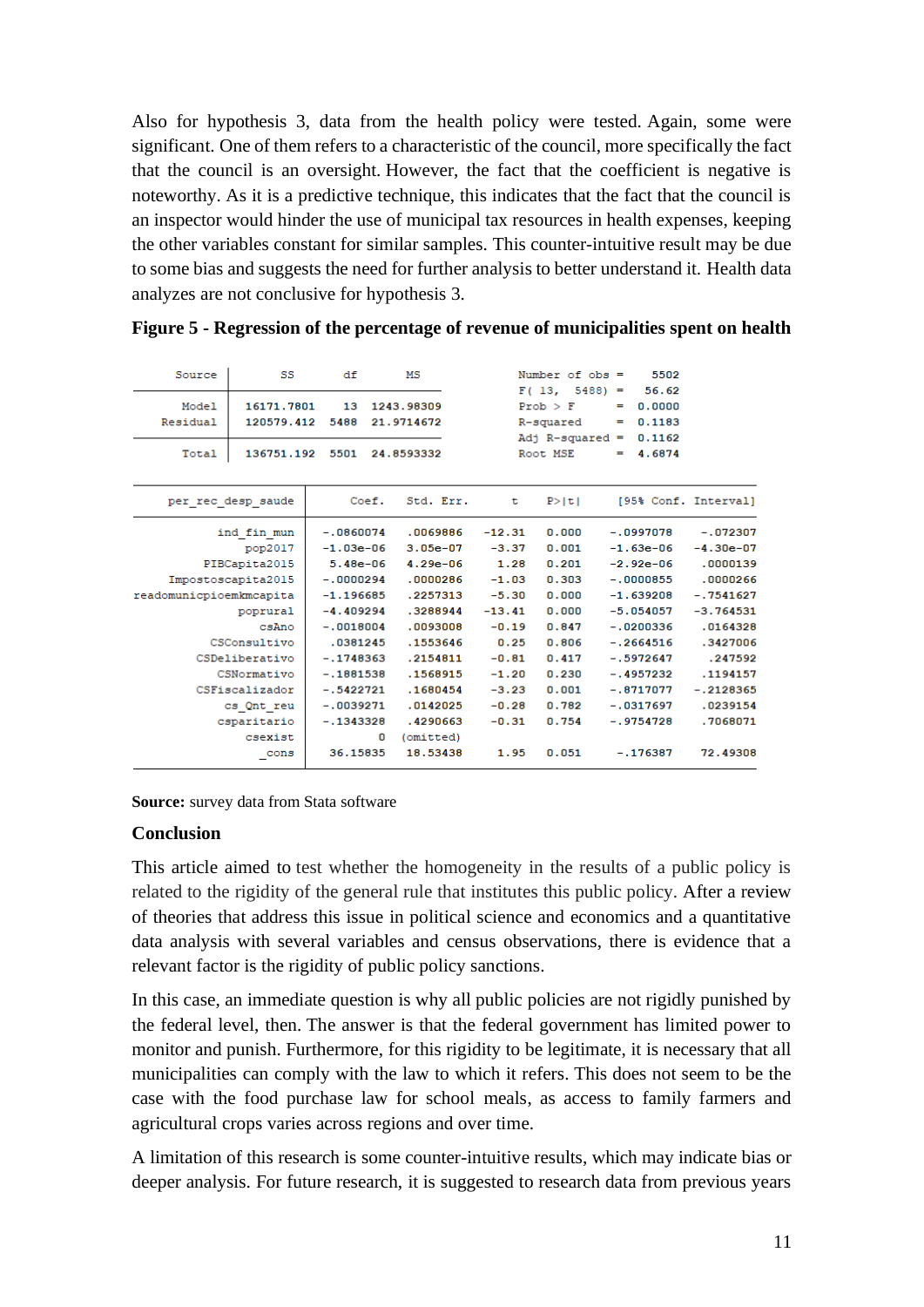of health, to see if there is also a variation over time. If not, the hypothesis that homogeneity needs rigid laws that in turn need consistency over time would gain more strength. Another piece of data that could complement the analysis is the agricultural harvest data for the years analyzed. Thus, it would be possible to identify whether the fluctuation in the percentage of purchases from family farming follows the availability of the harvest.

As a contribution to the theory, it is emphasized that stricter general laws are not enough to reduce inequality between municipalities. Despite being a very important factor, as the quantitative analysis showed, it also seems to be essential that there is supervision by a legitimate and active municipal council. The empirical contribution for public managers is that to increase adherence to a rule if it is not possible to use tougher sanctions, it needs to be more flexible according to the availability of factors. For example, in the case of demand for purchases from family farming, a suggestion would be to set annual targets according to the harvest forecast.

### **References**

ABREU, KDRD (2014). *The implementation of the National School Feeding Program (PNAE) in small municipalities: practical and theoretical implications* (Doctoral dissertation).

ACEMOGLU, D.; ROBINSON, JA (2012). *Why Nations Fail* : The Origins of Power, Prosperity and Poverty. 1st ed. New York: Crown, 529.

ARRETCHE, Martha. Federalism and place-equality policies: a case study of policy design and outputs. 2009.

ARRETCHE, Martha. Federalism and territorial equality: a contradiction in terms?. Data, v. 53, no. 3, p. 587-620, 2010.

BRAZIL (2006). Law No. 11,326, from July 24th. About the National Program of Family Agriculture and Family Farmers. Retrieved from [https://goo.gl/1bC2hF](https://translate.google.com/translate?hl=pt-BR&prev=_t&sl=pt&tl=en&u=https://goo.gl/1bC2hF)

BRAZIL (2009.) Law No. 11,947, from June 16th. About school feeding and Money Directly to the School Program and basic education students. Retrieved from [https://goo.gl/bXihWN](https://translate.google.com/translate?hl=pt-BR&prev=_t&sl=pt&tl=en&u=https://goo.gl/bXihWN)

BROUSSEAU E, GARROUST P, RAYNAUD E (2011). Institutional changes: Alternative theories and consequences for institutional design. *Journal of Economic Behavior & Organization* 79. 3–19

BROUSSEAU E, RAYNAUD E. (2011). "Climbing the hierarchical ladders of rules": A life-cycle theory of institutional Evolution **.** *Journal of Economic Behavior & Organization* 79, 65–79

BROUSSEAU, E., & RAYNAUD, E. (2006, September). The economics of multilevel governance. In *ISNIE Conference, U. of Colorado at Boulder*

FNDE. (2016). Family Farmers Farmers Products Procurement. Retrieved from: [https://goo.gl/nn4ZsH](https://translate.google.com/translate?hl=pt-BR&prev=_t&sl=pt&tl=en&u=https://goo.gl/nn4ZsH)